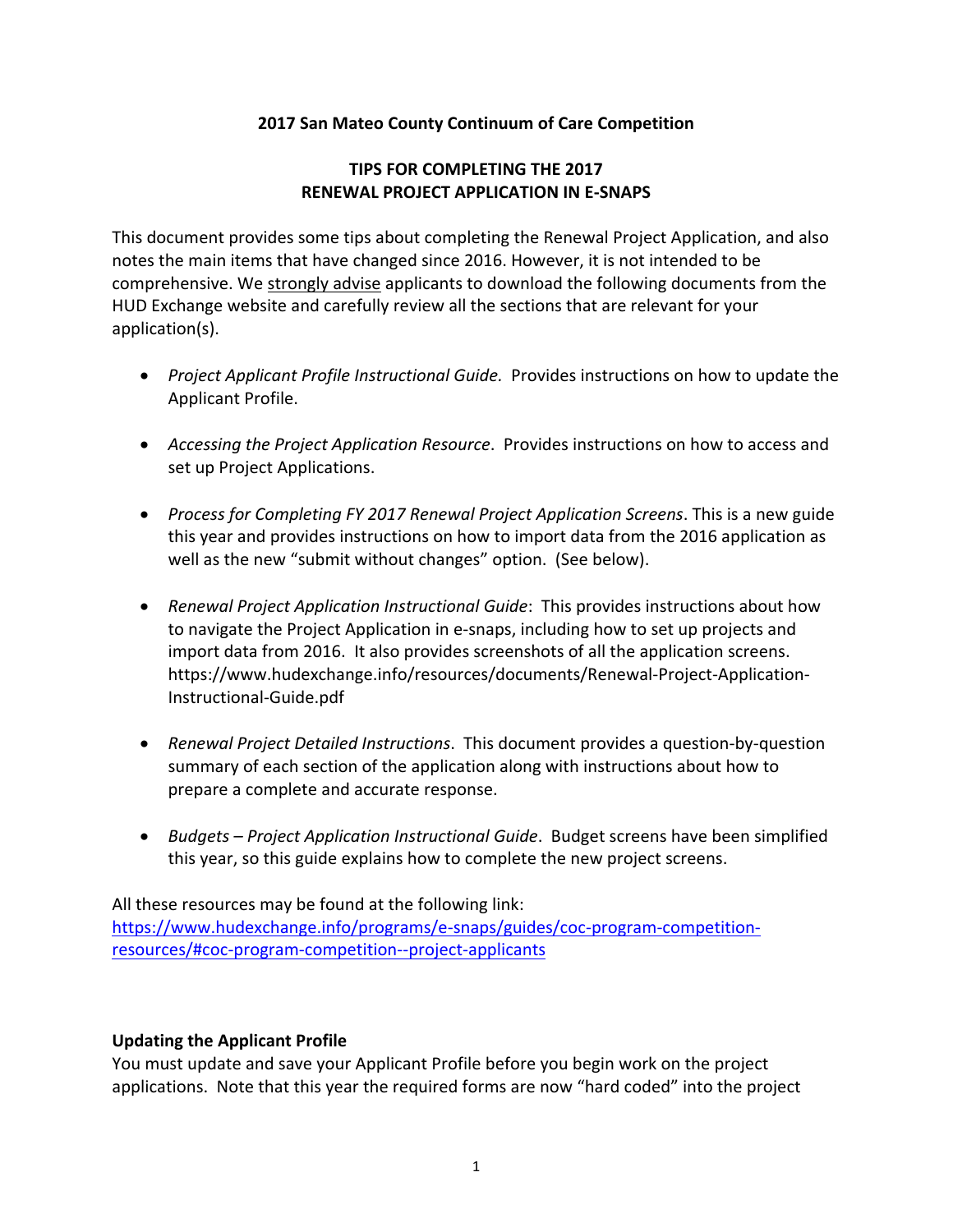application, so they no longer have to be uploaded to the Applicant Profile. This includes the Form 2880, Form SF‐LLL (if applicable), and Form 50070.

## **Accessing the Project Application in E‐snaps**

To set up the renewal applications, please follow the instructions in the *Accessing the Project Application Resource* guide. The main steps are: (1) update the Applicant Profile; (2) register for the Funding Opportunity; and (3) create the renewal project(s).

## **"Submit Without Changes" Option**

As part of the process of creating the Project Applications, you will be required to import data from your 2016 application(s). New this year, you will also have an option to submit your 2016 application without changes. To do this, please follow the instructions in the *Process for Completing FY 2017 Renewal Project Application Screens* guide. Note that you must complete the SF 424 Form (Section 1) before the rest of the application will open and enable you to select the "submit without changes" option.

If you select "submit without changes" most of the application will not be editable. However, you will still have to complete a few sections:

- 3C (Dedicated Plus for PH-PSH)
- 6D (Sources of Match)
- 7A (Attachments) *Note: this will only be applicable if you have to upload documentation relating to a subrecipient (all other attachments have been merged into Section 1)*
- 7B (Certification)

If you choose not to submit without changes, you can select which parts of the application you wish to modify. You will be asked to note what changes you are making and why.

# **Completing the Project Application**

*If you do not choose to "submit without changes" and are entering new responses to any Project Application questions, please carefully review all applicable sections of the Detailed Project Instructions*. Below we have highlighted new questions and areas where applicants typically have problems, but this document is not intended to substitute for HUD's instructions.

### Part 1: SF‐424

- This section includes basic information about your project and is the generally the same as in 2016.
- For question 5b, Federal Grant Award Identifier, please be sure to follow the instructions. You must enter the first six digits of the expiring grant number and check to make sure this matches the Grant Inventory Worksheet (previously distributed by H.S.A.)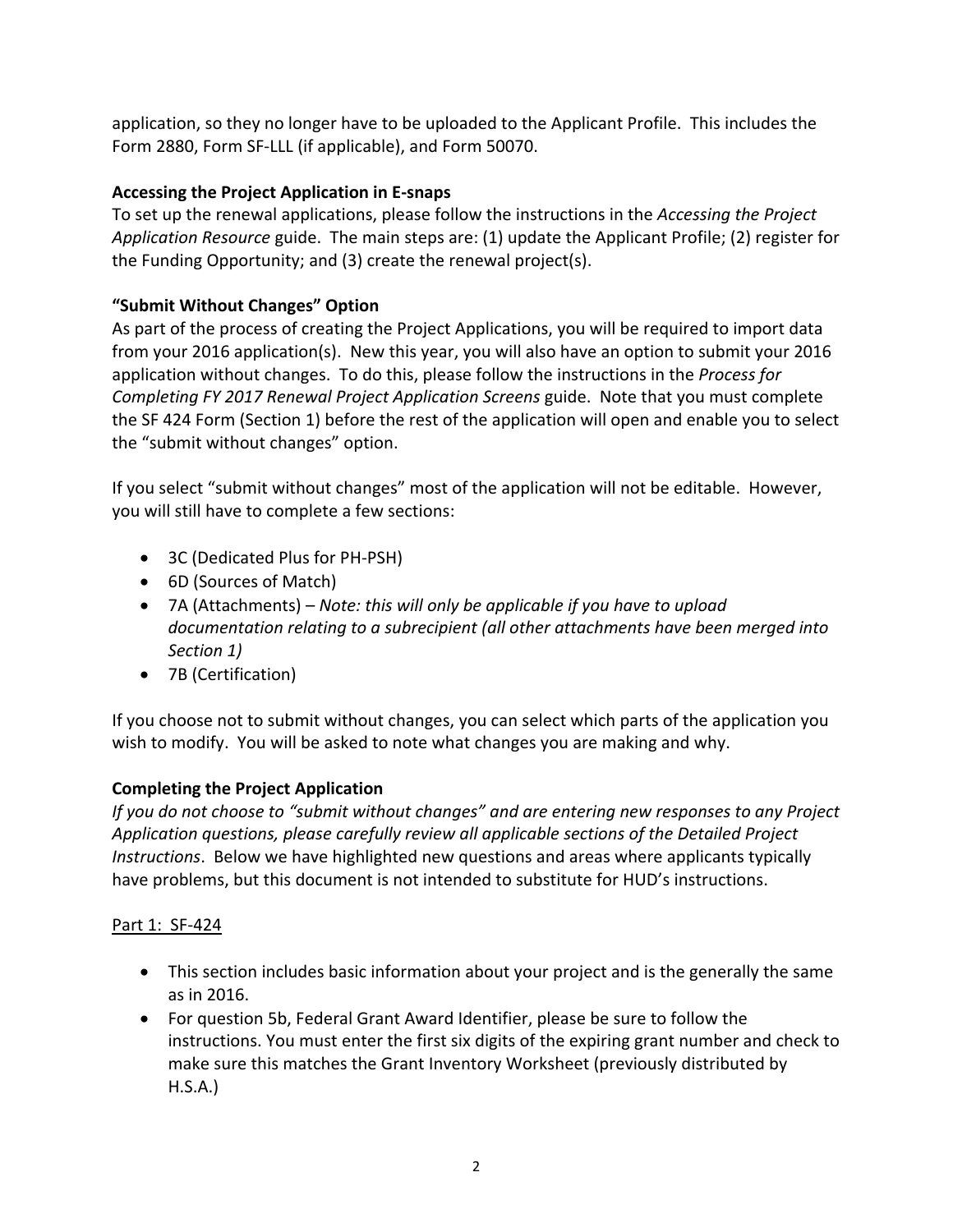- This section now includes Forms 2880, 50070, and LLL. Please complete each form.
- You must complete the entire SF-424 before the rest of the sections of the application will open.

### Part 2: Sub‐recipient and Recipient Information and Experience

 This section is substantially the same as last year, and includes questions on grants management – APR submission, monitoring findings, LOCCS draw downs, and return of funds to HUD.

### Part 3: Project Information

- Screen 3B/Question 1: General Description. Please provide a **complete** response to this question. The Detailed Project Instructions provide the following guidance: "The description should describe the community needs, target population(s) to be served, project plan for addressing the identified housing and supportive service needs, projected project outcome(s), coordination with other source(s) or partner(s), and the reason why CoC Program support is needed. The information provided in this narrative must not conflict with information provided in other parts of the project application. For example, if the project operates with a commitment to the Housing First approach as indicated later on this screen, the narrative should also indicate a commitment to the Housing First approach."
- Screen 3C Dedicated Plus. This screen is only applicable for Dedicated Plus Projects. If your project is currently dedicated to serving chronically homeless people and you wish to expand eligibility to include some categories of people who do not technically meet the definition of chronic homelessness, select this option.

### Part 4: Housing and Services

- Screen 4A/Questions 2a 2c. Mainstream Benefits. These questions ask about how your project assists participants to access mainstream systems, services, and benefits. Our CoC application score will be impacted by your responses to these questions. Note that San Mateo County has not implemented a single application form for four or more mainstream programs, so you should answer "no" to question 2b unless your organization has designed your own application form.
- Screen 4B Housing Type and Location. Please note that the responses in this section should reflect the numbers of beds and units in your project when operating at full capacity **at a single point in time**. These figures should generally align with the numbers of households and people served in Screen 5A and 5B. PSH projects should respond to the questions on beds and units for chronically homeless people. All beds and units in our CoC are either designated or prioritized for chronically homeless people.